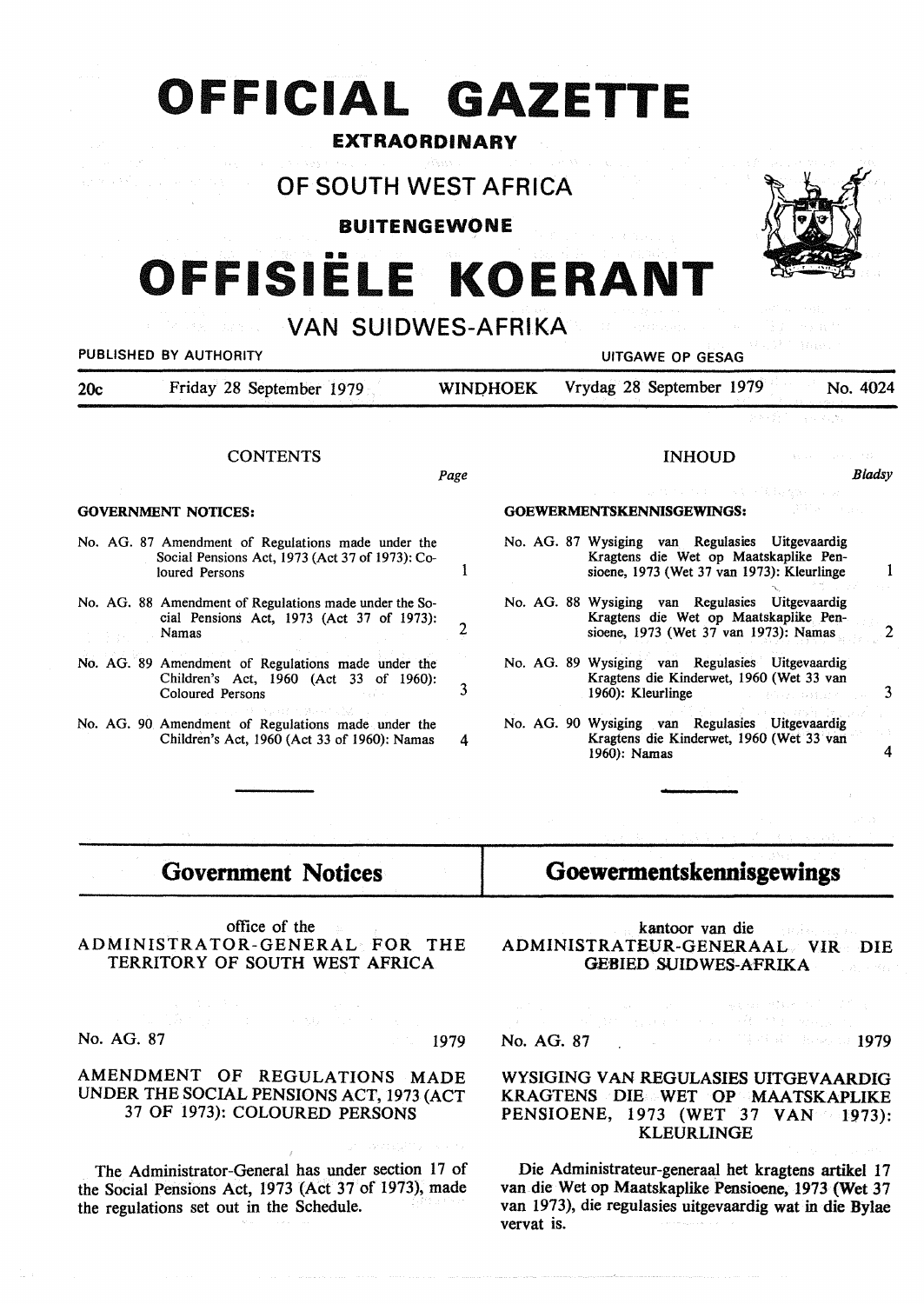#### **SCHEDULE**

*Amendment of regulation 14 of the regulations published by Government Notice 270 of 1974, as amended by Government Notices R.505 of 1976, R.1746 of 1977 and AG. 53 of 1978* 

1. Regulation 14 of the regulations published by Government Notice 270 of 22 February 1974 is hereby  $a$ mended $-$ 

- (a) by the substitution in paragraph (a) of subregulation (1) for the amount "R573" of the amount "R648"; and
- (b) by the substitution in paragraph (b) of subregulation (I) for the amount "R825" of the amount "R900".

#### *Commencement*

2. These regulations shall come into operation on 1 October 1979.

No. AG. 88 1979

#### AMENDMENT OF REGULATIONS MADE UNDER THE SOCIAL PENSIONS ACT, 1973 (ACT 37 OF 1973): **NAMAS**

The Administrator-General has under section 17 of the Social Pensions Act, 1973 (Act 37 of 1973), made the regulations set out in the Schedule.

#### **SCHEDULE**

*Amendment of regulation 14 of the regulations published by Government Notice 1075 of 1974, as amended by Government Notices R.51 of 1975, R.1818 of 1975, R.791 of 1976, R.1748 of 1977 and AG. 52 of 1978* 

1. Regulation 14 of the regulations published by Government Notice 1075 of 21 June 1974 is hereby amended —

- (a) by the substitution in paragraph (a) of subregulation (1) for the amount "R330" of the amount "R384"; and
- (b) by the substitution in paragraph (b) of subregulation (1) for the amount "R456" of the amount "R510".

#### *Commencement*

 $\overline{a}$ 

2. These regulations shall come into operation on 1 October 1979.

#### BYLAE

*Wysiging van regulasie 14 van die regulasies qfgekondig by Goewermentskennisgewing 270 van 1974, soos gewysig by Goewermentskennisgewings R.505 van 1976, R.1746 van 1977 en AG. 53 van 1978* 

1. Regulasie 14 van die regulasies afgekondig by Goewermentskennisgewing 270 van 22 Februarie 1974 word hierby gewysig -

- (a) deur in paragraaf (a) van subregulasie (1) die bedrag "R573" deur die bedrag "R648" te vervang; en
- (b) deur in paragraaf (b) van subregulasie (1) die bedrag "R825" deur die bedrag "R900" te vervang.

#### *Inwerkingtreding*

2. Hierdie regulasies tree in werking op 1 Oktober 1979.

#### No. AG. 88 1979

WYSIGING VAN REGULASIES UITGEV AARDIG KRAGTENS DIE WET OP MAATSKAPLIKE PENSIOENE, 1973 (WET 37 VAN 1973): NAMAS

Die Administrateur-generaal het kragtens artikel 17 van die Wet op Maatskaplike Pensioene, 1973 (Wet 37 van 1973), die regulasies uitgevaardig wat in die Bylae vervat is.

#### **BYLAE**

*Wysiging van regulasie 14 van die regulasies afgekondig by Goewermentskennisgewing 1075 van 1974, soos gewysig by Goewermentskennisgewings R.51 van 1975, R.1818 van 1975, R.791 van 1976, R.1748 van 1977 en AG. 52 van 1978* 

1. Regulasie 14 van die regulasies afgekondig by Goewermentskennisgewing 1075 van 21 Junie 1974 word hierby gewysig -

- (a) deur in paragraaf (a) van subregulasie (I) die bedrag "R330" deur die bedrag "R384" te vervang; en
- (b) deur in paragraaf (b) van subregulasie (1) die bedrag "R456" deur die bedrag "R510" te vervang.

#### *I nwerkingtreding*

2. Hierdie regulasies tree op 1 Oktober 1979 in werking.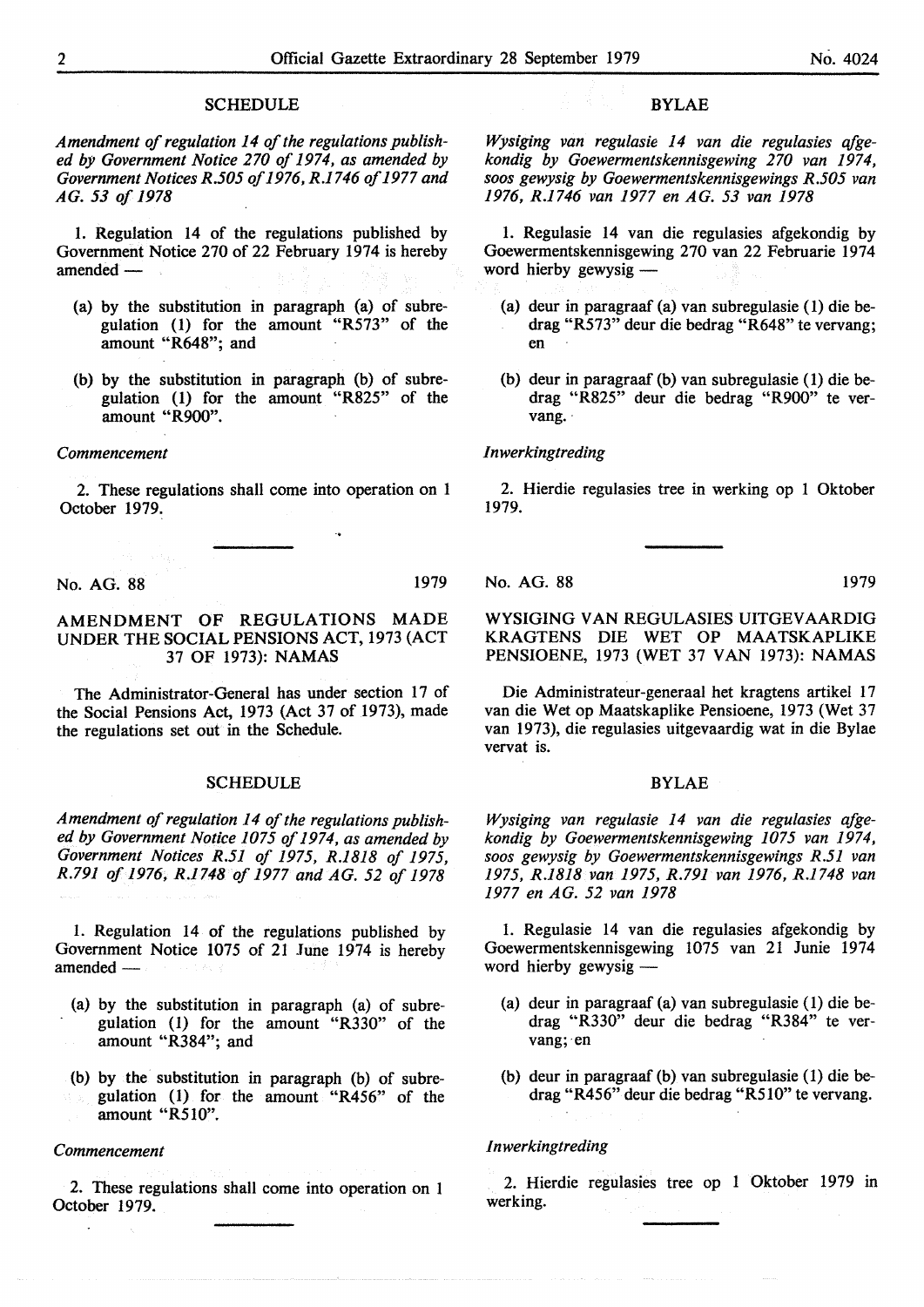No. AG. 89 1979

#### AMENDMENT OF REGULATIONS MADE UNDER THE CHILDREN'S ACT, 1960 (ACT 33 OF 1960): COLOURED PERSONS

The Administrator-General has under section 92 of the Children's Act, 1960 (Act 33 of 1960), made the regulations set out in the Schedule.

#### **SCHEDULE**

*Amendment of regulation 69 of the regulations published by Government Notice R.69 of 1977, as amended by Government Notices R.1750 of 1977 and AG. 51 of 1978* 

I. Regulation 69 of the regulations published by Government Notice R.69 of 21 January 1977 is hereby amended -

- (a) by the substitution in paragraph (a) of subregulation (3) for the amount "R573" of the amount "R648";
- (b) by the substitution in paragraph (b) of subregulation (3) for the amount "R825" of the amount "R900";
- (c) by the substitution for paragraph (a) of subregulation (4) of the following paragraph:
	- "(a) a children's grant made to any person shall not exceed the amount of R127,80 per annum in respect of each of not more than four children in the family;";
- (d) by the substitution in paragraph (b) of subregulation (4) for the amount "R427,20" of the amount "R511,20";
- (e) by the substitution for paragraph (c) of subregulation  $(4)$  of the following paragraph:
	- "(c) no children's grant shall be made to any person at such a rate as to cause the family's annual income and other means, together with such grant, parent's grant and social pension to exceed a total amount calculated at R498 per annum, plus R139,80 per annum in respect of each of not more than four children in the family;"; and
- (f) by the substitution in subregulation (6) for the amount "R48" of the amount "R60".

#### *Commencement*

2. These regulations shall come into operation on 1 October 1979.

No. AG. 89 1979

#### WYSIGING VAN REGULASIES UITGEV AARDIG KRAGTENS DIE KINDERWET, 1960 (WET 33 VAN 1960): KLEURLINGE

Die Administrateur-generaal het kragtens artikel 92 van die Kinderwet, 1960 (Wet 33 van 1960), die regulasies uitgevaardig wat in die Bylae vervat is.

#### BYLAE

*Wysiging van regulasie 69 van die regulasies qfgekondig by Goewermentskennisgewing R.69 van 1977, soos gewysig by Goewermentskennisgewings R.17 50 van 1977 en AG. 51 van 1978* 

1; Regulasie 69 van die regulasies afgekondig by Goewermentskennisgewing R.69 van 21 Januarie 1977 word hierby gewysig -

- (a) deur in paragraaf (a) van subregulasie (3) die bedrag "R573" deur die bedrag "R648" te vervang;
- (b) deur in paragraaf (b) van subregulasie (3) die bedrag "R825" deur die bedrag "R900" te vervang;
- (c) deur paragraaf (a) van subregulasie (4) deur die volgende paragraaf te vervang:
	- "(a) beloop die kindertoelae wat aan 'n persoon toegeken word, die bedrag van hoogstens Rl27,80 per jaar ten opsigte van iedereen van hoogstens vier kinders van die gesin;";
	- (d) deur in paragraaf (b) van subregulasie (4) die bedrag "R427,20" deur die bedrag "R511,20" te vervang;
	- (e) deur paragraaf (c) van subregulasie (4) deur die volgende paragraaf te vervang:
		- "(c) word 'n kindertoelae nie aan 'n persoon toegeken teen so 'n skaal dat die gesin se jaarlikse inkomste en ander middele tesame met sodanige toelae, ouertoelae en maatskaplike pensioen 'n totale bedrag oorskry, wat bereken word teen R498 per jaar plus R139,80 per jaar ten opsigte van elk van hoogstens vier kinders van die gesin;"; en
	- (f) deur in subregulasie (6) die bedrag "R48" deur die bedrag "R60" te vervang.

#### *lnwerkingtreding*

2. Hierdie regulasies tree op 1 Oktober 1979 in werking.